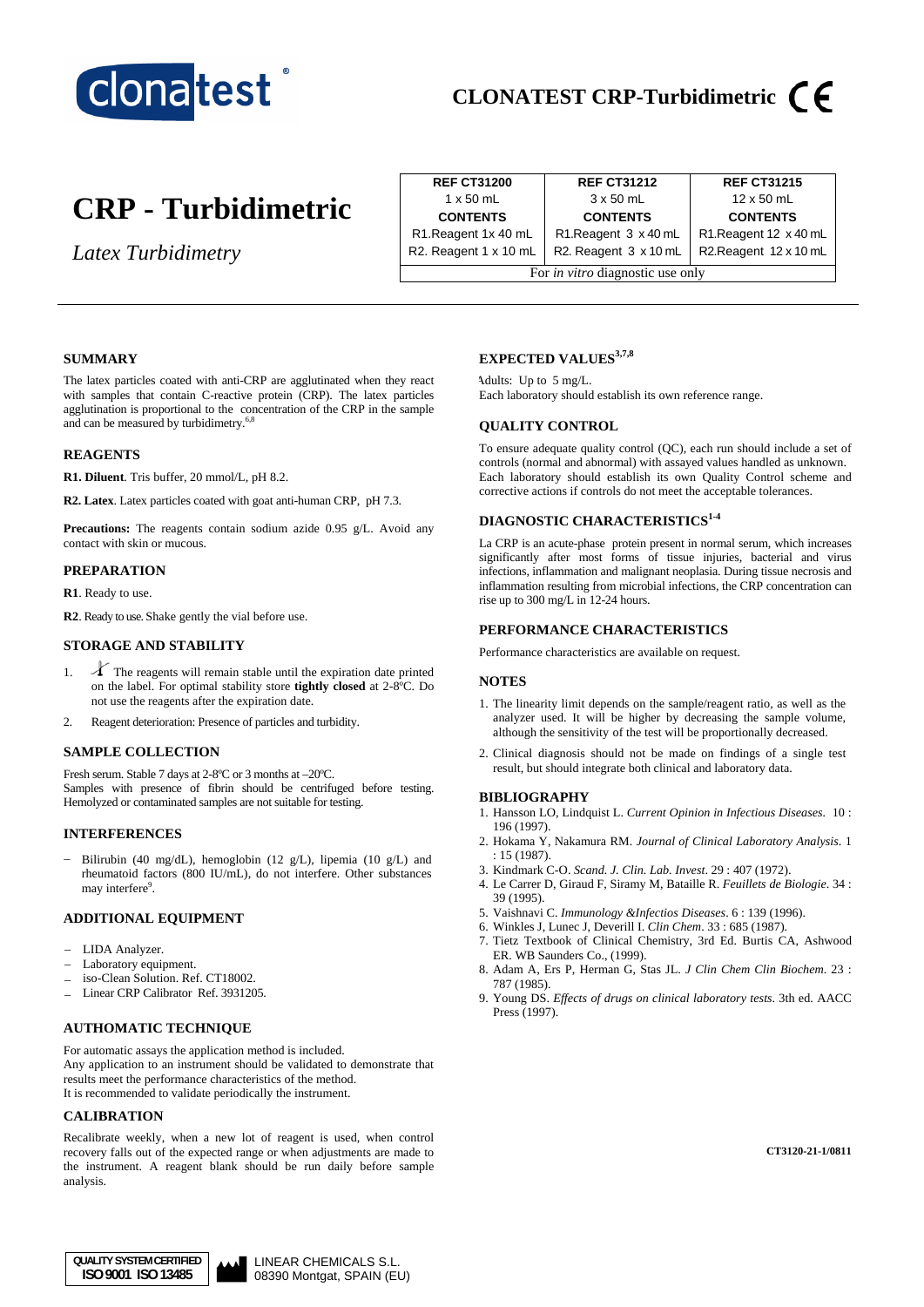

# **CLONATEST CRP-Turbidimetric**

# **PCR - Turbidimétrico**

*Turbidimetría Látex* 

| <b>REF CT31200</b>                  | <b>REF CT31212</b>                  | <b>REF CT31215</b>      |  |  |  |
|-------------------------------------|-------------------------------------|-------------------------|--|--|--|
| $1 \times 50$ mL                    | $3 \times 50$ mL                    | $12 \times 50$ mL       |  |  |  |
| <b>CONTENIDO</b>                    | <b>CONTENIDO</b>                    | <b>CONTENIDO</b>        |  |  |  |
| R1. Reactivo 1x 40 mL               | R1. Reactivo 3 x 40 mL              | R1. Reactivo 12 x 40 mL |  |  |  |
| R <sub>2</sub> . Reactivo 1 x 10 mL | R <sub>2</sub> . Reactivo 3 x 10 mL | R2. Reactivo 12 x 10 mL |  |  |  |
| Sólo para uso diagnóstico in vitro  |                                     |                         |  |  |  |

# **FUNDAMENTO**

Las partículas de látex sensibilizadas con anti-PCR, son aglutinadas cuando reaccionan con la proteina C-reactiva (PCR) presente en la muestra. La aglutinación de las partículas de látex es proporcional a la PCR en la muestra y puede ser medida por turbidimetría.<sup>6,8</sup>

# **REACTIVOS**

**R1. Diluyente**. Tampón tris, 20 mmol/L; pH 8,2.

**R2. Látex**. Suspensión de partículas de látex sensibilizadas con IgG de cabra anti-PCR humana, pH 7,3.

**Precauciones:** Los reactivos del kit contienen azida sódica 0,95 g/L. Evitar contacto con piel y mucosas.

# **PREPARACION**

**R1**. Listo para su uso.

**R2**. Listo para su uso. Mezclar suavemente antes de usar.

# **ALMACENAMIENTO Y ESTABILIDAD**

- 1. Todos estos reactivos son estables hasta la fecha de caducidad indicada en la etiqueta del vial. Para una estabilidad optima mantener los reactivos **bien cerrados** y conservados a 2-8ºC. No usar los reactivos una vez caducados.
- 2. Indicadores de deterioro de los reactivos: Presencia de partículas y turbidez.

### **MUESTRAS**

Suero fresco. Estable 7 días a 2-8ºC o 3 meses a -20ºC. Centrifugar las muestras con restos de fibrina antes de usar. No utilizar muestras altamente hemolizadas o lipémicas.

### **INTERFERENCIAS**

 La bilirrubina (40 mg/dL), la hemoglobina (12 g/L), la lipemia (10 g/L) y los factores reumatoides (800 UI/mL), no interfieren. Otras sustancias pueden interferir<sup>9</sup>

### **EQUIPO ADICIONAL**

- $\overline{a}$ Analizador LIDA.
- $\overline{a}$ Material de laboratorio.
- $\overline{a}$ iso-Clean Solution. Ref. CT18002.
- Linear CRP Calibrator Ref. 3931205.

# **TECNICA AUTOMATICA**

Seguir las instrucciones incluidas en la adaptación del analizador. Cualquier adaptación a un instrumento deberá ser validada con el fin de demostrar que se cumplen las características analíticas del método. Se recomienda validar periódicamente el instrumento.

# **CALIBRACION**

 valores del control estén fuera del rango de aceptación o cuando se realicen ajustes en el instrumento. Se recomienda hacer un blanco del Recalibrar semanalmente, al cambiar el lote de reactivos, cuando los reactivo cada día de trabajo antes de analizar las muestras.

### **QUALITY SYSTEM CERTIFIED ISO 9001 ISO 13485**

LINEAR CHEMICALS S.L. 08390 Montgat, SPAIN (EU)

# **VALORES DE REFERENCIA3,7,8**

Adultos: hasta 5 mg/L.

Es recomendable que cada laboratorio establezca sus propios valores de referencia.

## **CONTROL DE CALIDAD**

Para un control de calidad adecuado se incluirán en cada serie controles valorados (normal y patológico) que se tratarán como muestras problema. Cada laboratorio debería establecer su propio Control de Calidad y establecer correcciones en el caso que los controles no cumplan con las tolerancias exigidas.

# **SIGNIFICADO CLINICO1-4**

La PCR es una proteína presente en sueros normales que sufre incrementos significativos como resultado de lesiones tisulares, infecciones bacterianas o virales y procesos neoplásicos. Durante los procesos necróticos tisulares y la inflamación como respuesta a las infecciones microbianas, la concentración de PCR puede aumentar hasta 300 mg/L en 12-24 horas.

# **CARACTERISTICAS ANALITICAS**

Las características analíticas están disponibles bajo solicitud.

### **NOTAS**

- 1. La linealidad del ensayo depende de la relación muestra/reactivo y analizador utilizado. Disminuyendo el volumen de muestra, se aumenta el límite superior de linealidad, aunque se reduce la sensibilidad.
- 2. El diagnóstico clínico no debe realizarse únicamente con los resultados de un único ensayo, sino que debe considerarse al mismo tiempo los datos clínicos del paciente.

## **REFERENCIAS**

- 1. Hansson LO, Lindquist L. *Current Opinion in Infectious Diseases.* 10 : 196 (1997).
- 2. Hokama Y, Nakamura RM. *Journal of Clinical Laboratory Analysis*. 1 : 15 (1987).
- 3. Kindmark C-O. *Scand. J. Clin. Lab. Invest*. 29 : 407 (1972).
- 4. Le Carrer D, Giraud F, Siramy M, Bataille R. *Feuillets de Biologie*. 34 : 39 (1995).
- 5. Vaishnavi C. *Immunology &Infectios Diseases*. 6 : 139 (1996).
- 6. Winkles J, Lunec J, Deverill I. *Clin Chem*. 33 : 685 (1987).
- 7. Tietz Textbook of Clinical Chemistry, 3rd Ed. Burtis CA, Ashwood ER. WB Saunders Co., (1999).
- 8. Adam A, Ers P, Herman G, Stas JL. *J Clin Chem Clin Biochem*. 23 : 787 (1985).
- 9. Young DS. *Effects of drugs on clinical laboratory tests*. 3th ed. AACC Press (1997).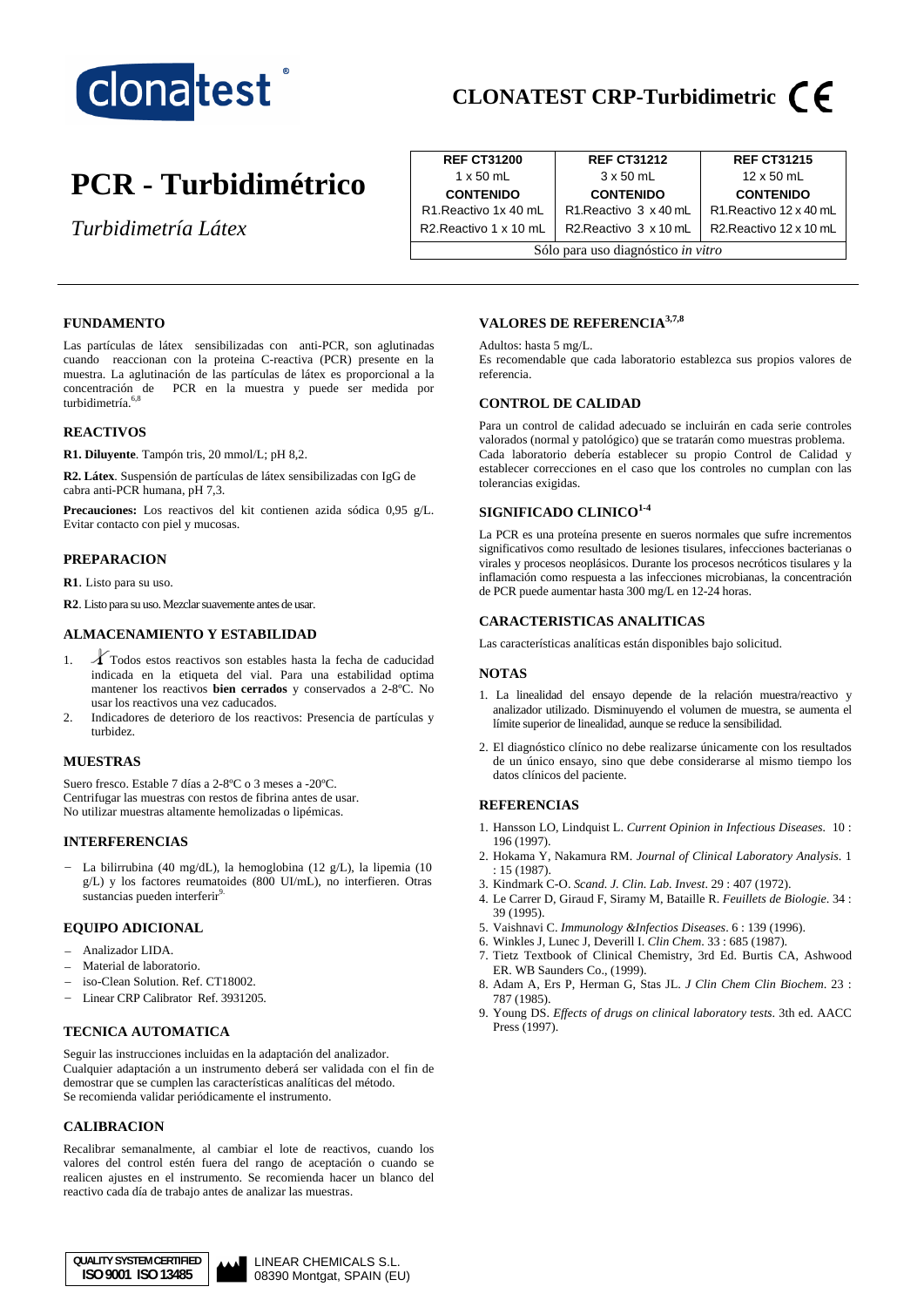

# **Aplicaciones en LIDA 300** *Applications on LIDA 300*

# **CRP-TURBIDIMETRIC**

# **Two reagents method**

CRP-turbidimetric (1 x 50 mL), CT31200 CRP-turbidimetric (3 x 50 mL), CT31212 CRP-turbidimetric (12 x 50 mL), CT31215

| <b>USO</b><br><b>USE</b>                         | Reactivo de diagnóstico in vitro para la determinación de proteína C-<br>reactiva (PCR) en suero o plasma<br>In vitro diagnostic reagent for the determination of C-reactive protein (CRP)<br>in serum or plasma                                                                                                                                                                      |
|--------------------------------------------------|---------------------------------------------------------------------------------------------------------------------------------------------------------------------------------------------------------------------------------------------------------------------------------------------------------------------------------------------------------------------------------------|
| <b>METODO</b>                                    | Turbidimetría                                                                                                                                                                                                                                                                                                                                                                         |
| <b>METHOD</b>                                    | Turbidimetry                                                                                                                                                                                                                                                                                                                                                                          |
| <b>MUESTRA</b>                                   | Suero o plasma recogido en EDTA                                                                                                                                                                                                                                                                                                                                                       |
| <b>SAMPLE</b>                                    | Serum or EDTA plasma                                                                                                                                                                                                                                                                                                                                                                  |
| <b>REACTIVOS</b>                                 | Reactivo 1: Usar el Diluyente; Reactivo 2: Usar el Látex                                                                                                                                                                                                                                                                                                                              |
| <b>REAGENTS</b>                                  | Reagent 1: Use the Diluent; Raegent 2: Use the Latex                                                                                                                                                                                                                                                                                                                                  |
| <b>CALIBRADOR</b><br><b>STANDARD</b>             | Linear CRP-TURBIDIMETRIC-CALIBRATOR. Code 3931205                                                                                                                                                                                                                                                                                                                                     |
| <b>CALIBRACION</b>                               | <b>Calibración lineal</b>                                                                                                                                                                                                                                                                                                                                                             |
| <b>CALIBRATION</b>                               | Linear calibration                                                                                                                                                                                                                                                                                                                                                                    |
| <b>CONTROL CALIDAD</b>                           | Linear Plasma Protein Control N-I Code 3915005                                                                                                                                                                                                                                                                                                                                        |
| <b>QUALITY CONTROL</b>                           | Linear Plasma Protein Control N-II Code 3915010                                                                                                                                                                                                                                                                                                                                       |
| <b>DETERMINACIONES</b><br><b>NUMBER OF TESTS</b> | 111 tests/kit Code CT31200<br>333 tests/kit Code CT31212<br>1.333 tests/kit Code CT31215<br>(no se considera el volumen muerto)<br>(dead volume is not taken in consideration)                                                                                                                                                                                                        |
| <b>LINEALIDAD</b>                                | Sin post-dilución automática: 1 - 150 mg/L                                                                                                                                                                                                                                                                                                                                            |
| <b>LINEARITY</b>                                 | Without automatic post-dilution: $1 - 150$ mg/L                                                                                                                                                                                                                                                                                                                                       |
| <b>EFECTO PROZONA</b>                            | Hasta 250 mg/L                                                                                                                                                                                                                                                                                                                                                                        |
| <b>PROZONE EFFECT</b>                            | Up to 250 mg/L                                                                                                                                                                                                                                                                                                                                                                        |
| <b>NOTA</b>                                      | Para más información lea el prospecto del reactivo                                                                                                                                                                                                                                                                                                                                    |
| <b>NOTE</b>                                      | For additional information read reagent packaging insert                                                                                                                                                                                                                                                                                                                              |
| <b>NOTA DE AVISO</b><br><b>WARNING</b>           | La aplicación incluida se da solamente como pauta. Cualquier<br>aplicación deberá ser validad con el fin de demostrar que se cumplen<br>las características analíticas del método<br>The reported application is given only as a guideline. Any application to an<br>instrument should be validated to demonstrate that results meet the<br>performance characteristics of the method |

 $C\epsilon$